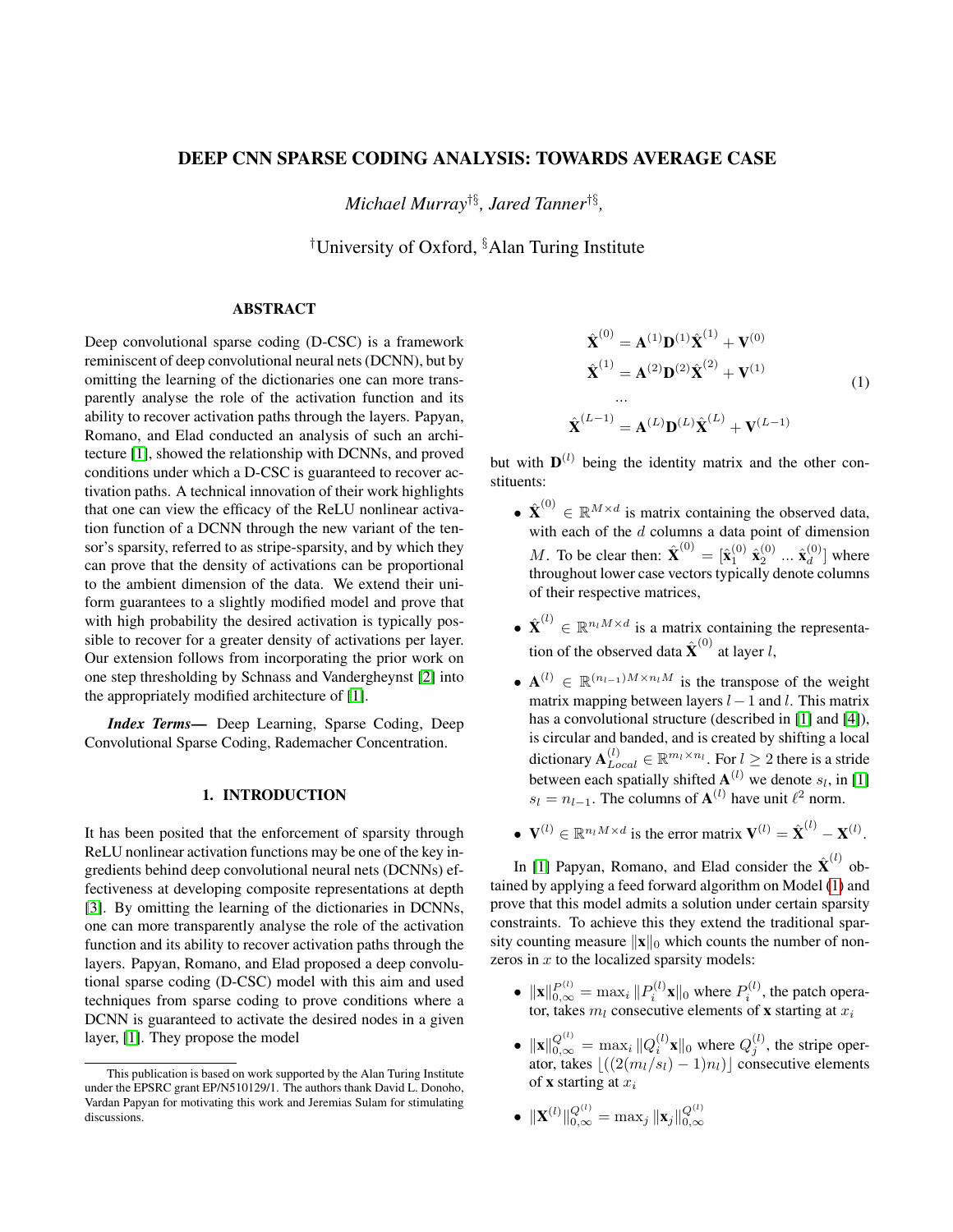Their analysis relies heavily on the notion of the coherence of a dictionary,

<span id="page-1-0"></span>
$$
\mu(\mathbf{A}) = \max_{i \neq j} |\mathbf{a}_i^* \mathbf{a}_j| \tag{2}
$$

where  $\mathbf{a}_i$  is the  $i^{th}$  column of **A**. The main technical innovations in [\[1\]](#page-4-0) include how bounds from traditional sparse approximation propagate through multiple layers, and the aforementioned sparsity models in order to ameliorate the limited lower bound on [\(2\)](#page-1-0) which is often observed for matrices with the convolutional structure as in the case of  $A^{(l)}$ . In particular, the main results in [\[1\]](#page-4-0) most relevant to our extensions lets  $X^{(l)}$  be the sparse matrices in Model [\(1\)](#page-0-0) with  $V^{(l)} = 0$ , i.e., the data is generated without noise and the activation functions in the presence of noise are computed recursively from the data matrix  $\hat{\textbf{X}}^{(0)}$  as

<span id="page-1-4"></span>
$$
\hat{\mathbf{X}}^{(l)} = Proj_{\|\cdot\|_{0,\infty}^{Q(l)} \leq S_l} \left( (\mathbf{A}^{(l)})^T \hat{\mathbf{X}}^{(l-1)} \right) \tag{3}
$$

for  $l = 1, 2, \cdots L$  where  $Proj_{\|\cdot\|_{0,\infty}^{Q^{(l)}} \leq S_l}(\cdot)$  projects to the largest entries within the sparsity model. In particular, they prove<sup>[1](#page-1-1)</sup> that if the noise free data and activation functions satisfy a sparsity bound  $\|\mathbf{X}^{(l)}\|_{0,\infty}^{Q^{(l)}} \leq S_l$  and some approximation error power is bounded by  $\eta_l$ , then if

<span id="page-1-2"></span>
$$
S_l < \frac{\mu(\mathbf{A}^{(l)})^{-1}}{|X_{max}^{(l)}|} \left(\frac{1}{2}|X_{min}^{(l)}| - \eta_l\right) + \frac{1}{2} \tag{4}
$$

where  $|X_{min}^{(l)}|$  and  $|X_{max}^{(l)}|$  are the smallest and largest nonzeros in  $X^{(l)}$  respectively, then the location of non-zeros in  $\hat{\mathbf{X}}^{(l)}$  exactly coincide with the location of non-zeros in  $\mathbf{X}^{(l)}$ .

### 2. MAIN RESULT: AVERAGE CASE PERFORMANCE

Notable in the sparsity bound [\(4\)](#page-1-2) is the presence of  $\mu(\mathbf{A}^{(l)})^{-1}$ which is the factor that allows for nontrivial  $S_l$ . Bounds of the form [\(4\)](#page-1-2) are prevalent in the theory of sparse approximation, see for instance [\[5,](#page-4-4) Chapter 5], where it is known [\[6\]](#page-4-5) that for a generic matrix  $\mathbf{B} \in \mathbb{R}^{m \times \gamma m}$  that  $\mu(\mathbf{B}) > m^{-1/2} \sqrt{1 - \gamma^{-1}}$ which is colloquially referred to as the square-root bottleneck in that  $\mu^{-1} \sim m^{1/2}$ . In many applications e.g, imaging  $m_i$ is typically not more than  $7^2$  and  $n_i$  is typically about  $2m_i$ . For Model [\(1\)](#page-0-0) there is also the additional challenge due to  ${\bf A}^{(l)}$  being convolutional in structure, this can result in a large mutual coherence if the stride is between shifted versions of the local dictionaries  $A_{Local}^{(l)}$  is insufficient.

It is well known from the work of Schnass and Vandergheynst [\[2\]](#page-4-1) in the single layer context that, if one introduces a randomized sign pattern, the Rademacher concentration inequality can be used to derive bounds showing that the recovery of the correct activation locations is *typically* possible with the sparsity bounds relaxed to depend on  $\mu(A)^{-2}$ . Our main result is to combine the techniques used in [\[2\]](#page-4-1) to the multi-layer setting of [\[1\]](#page-4-0). In order to do so we adapt Model [\(1\)](#page-0-0) to include randomized sign patterns on the masks of the network, or equivalently activations at the next layer. That is the inclusion of:

•  $\mathbf{D}^{(l)} \in \mathbb{R}^{n_l M \times n_l M}$  a random, diagonal matrix whose diagonal entries are independent Rademacher random variables. This matrix multiplies the weight matrix mapping between the  $l - 1$ th and lth layers, applying a random sign pattern to the columns of  $\mathbf{A}^{(l)}$ .

Under this adaption we are able to provide Theorem [1.](#page-1-3)

<span id="page-1-3"></span>**Theorem 1.** Let  $\hat{\boldsymbol{X}}^{(0)}$  be a date matrix consistent with *Model* [\(1\)](#page-0-0) *with*  $||V^{(l)}||_{2,\infty}^{P^{(l)}} \le \zeta_l$ ,  $||X^{(l)}||_{0,\infty}^{Q^{(l)}} \le S_l$  for all  $l = 0, \ldots, L - 1$ . Further assume that  $\boldsymbol{D}^{(l)}$  is a random diag*onal matrix with independent Rademacher random variables on the diagonal entries drawn independent of the dictionaries*  $A^{(l)}$ . Then let  $\hat{X}^{(l)}$  be computed as in [\(3\)](#page-1-4) and denote as  $Z_L$ *the event that the location of the non-zeros in*  $X^{(l)}$  and  $\hat{X}^{(l)}$ *exactly coincide for*  $l = 0, 1, \ldots, L$ *; then the probability this event doesn't hold,*  $\overline{Z}_L$ *, is at most* 

$$
P(\bar{Z}_L) \le 2dM \sum_{l=1}^L n_l \exp\left(-\frac{|X_{min}^{(l)}|^2}{8\left(|X_{max}^{(l)}|^2\mu_l^2 S_l + \zeta_{l-1}^2\right)}\right)
$$
(5)

*Furthermore when*  $Z_L$  *does occur then*  $\forall j$ *,* 

$$
\|\hat{\boldsymbol{x}}_j^{(l)} - \boldsymbol{x}_j^{(l)}\|_{2,\infty}^{P^{(l)}} \le \zeta_l
$$
 (6)

*where*

$$
\zeta_l = \sqrt{\|\hat{\boldsymbol{X}}^{(l)}\|_{0,\infty}^{P^{(l)}}} \left(\mu_l (S_l - 1) |X_{max}^{(l)}| + \zeta_{l-1}\right). \tag{7}
$$

Note that in the above formulation we have adopted the shortened notation  $\mu_l = \mu(\mathbf{A}^{(l)})$ . A key implication of Theorem [1](#page-1-3) is that the derived probability bound scales proportional to  $\mu(\mathbf{A}^{(l)})^{-2}$  rather than  $\mu(\mathbf{A}^{(l)})^{-1}$  across a given layer. To be precise for a given representation  $\hat{\mathbf{x}}^{(l-1)}$  then for an arbitrary  $\delta \in [0, 1]$  then  $P(\bar{W}_l) \leq \delta$  if the following inequality on the sparsity is satisfied:

$$
S_l \le \left(\frac{|x_{min}^{(l)}|^2}{8|x_{max}^{(l)}|^2 \ln\left(\frac{2Mn_l}{\delta}\right)} - \frac{\zeta_{l-1}^2}{|x_{max}^{(l)}|^2}\right) \mu_l^{-2} \qquad (8)
$$

<span id="page-1-1"></span><sup>&</sup>lt;sup>1</sup>The analysis of Papyan, Romano, and Elad in [\[1\]](#page-4-0) are wide-ranging, including showing conditions under which the solution to Model [\(1\)](#page-0-0) is unique, considering various thresholding operators such as soft and hard thresholding, and more advanced algorithms to compute  $\hat{\mathbf{X}}^{(l)}$  from  $\mathbf{A}^{(l)}$  and  $\hat{\mathbf{X}}^{(l-1)}$ ; due to space constraints we do not speak to the majority of their contributions.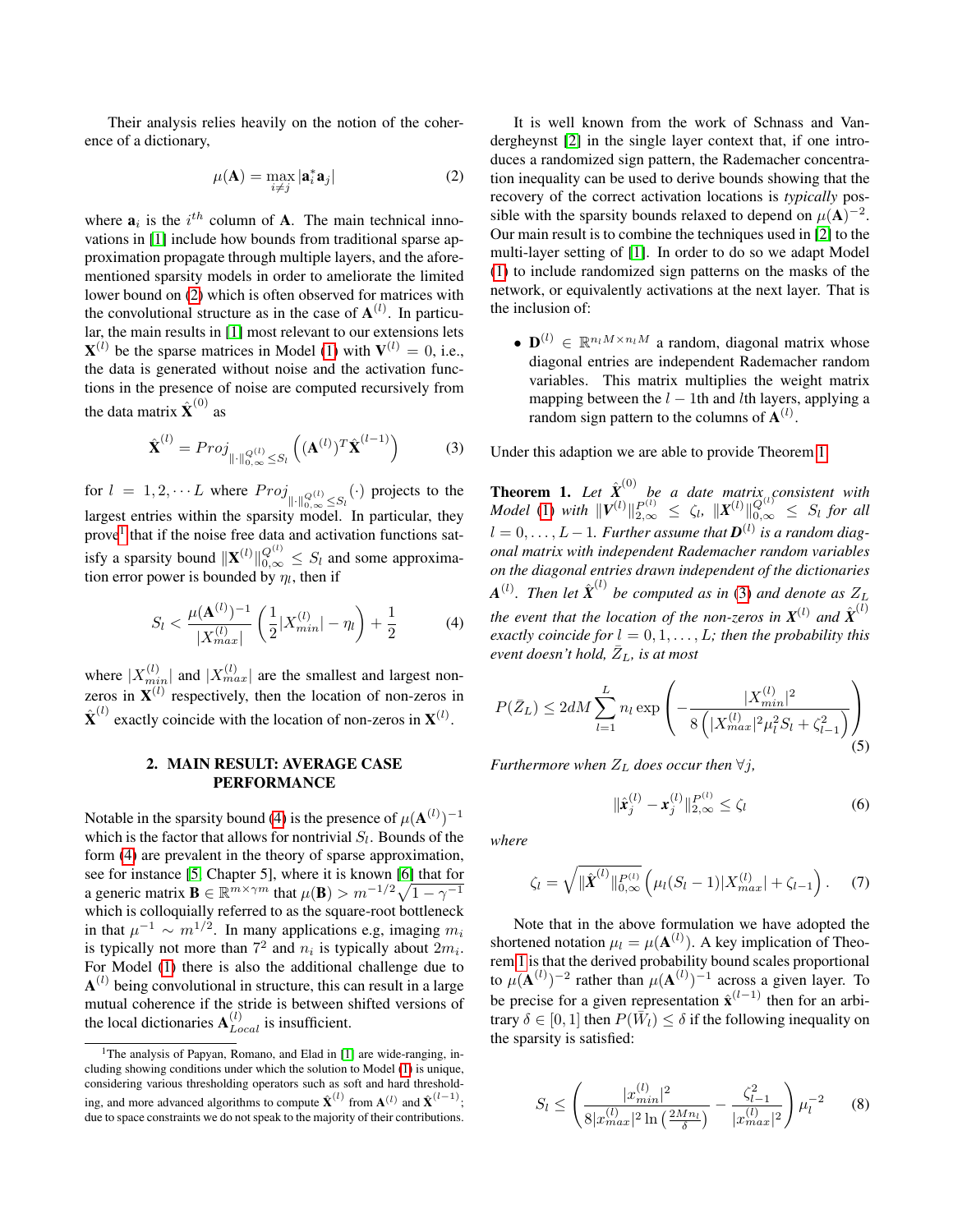#### 3. PROOF OF MAIN RESULT

We develop the proof of Theorem [1](#page-1-3) by first considering the failure to recover the sparse representation of a single vector across a single layer and then a single vector across multiple layers. Consider then the recovery of the support for a single vector across a single layer, the signal model for this we can write as:

<span id="page-2-1"></span>
$$
\hat{\mathbf{x}}^{(l-1)} = \mathbf{A} \mathbf{D} \hat{\mathbf{x}}^{(l)} + \mathbf{v}^{(l-1)} \tag{9}
$$

where we have omitted the superscript layer notation on the matrices A and D for typographical clarity. Inclusion of the diagonal Rademacher matrix D allows us to derive probabilistic bounds using the following concentration of measure inequality:

<span id="page-2-2"></span>**Theorem 2** (Rademacher concentration [\[7\]](#page-4-6)). Let  $\alpha$  be an ar*bitrary real vector and* ε *a random vector whose elements are independent random variables pulled from a Rademacher distribution*  $\{-1, 1\}$ *. Then for all*  $t > 0$ 

$$
P\left(|\sum_{i} \varepsilon_{i} \alpha_{i}| > t\right) \leq 2 \exp\left(-\frac{t^{2}}{2\|\alpha\|_{2}^{2}}\right).
$$
 (10)

built upon the single layer vector case given in Lemma [3.](#page-2-0)

<span id="page-2-0"></span>**Lemma 3.** Suppose we have a data point  $\hat{\textbf{x}}^{(l-1)}$ , and assume it was generated under signal model [\(9\)](#page-2-1). Let  $\hat{\boldsymbol{x}}^{(l)}$  be given by

$$
\hat{\boldsymbol{x}}^{(l)} = Proj_{\|\cdot\|_{0,\infty}^{Q^{(l)}} \leq S_l} \left( \boldsymbol{D}^T \boldsymbol{A}^T \hat{\boldsymbol{x}}^{(l-1)} \right) \tag{11}
$$

*and let*  $\mathbf{x}^{(l)}$  *be a solution of* [\(9\)](#page-2-1) *with*  $\|\mathbf{x}^{(l)}\|_{0,\infty}^{Q^{(l)}} \leq S_l$  *and*  $\mathbf{v}^{(l-1)} = 0$ . Denote as  $\bar{W}_{\Lambda}$  the event that the location,  $\Lambda$ , of the nonzeros in  $x^{(l)}$  and  $\hat{x}^{(l)}$  differ, then

$$
P(\bar{W}_{\Lambda}) \le 2nM \exp\left(-\frac{|x_{min}^{(l)}|^2}{8\left(|x_{max}^{(l)}|^2\mu_l^2 S_l + \zeta_{l-1}^2\right)}\right), (12)
$$

*furthermore in the setting where the location of the nonzeros*  $\int \sin x^{(l)}$  *and*  $\hat{x}^{(l)}$  *are the same, then* 

$$
\|\hat{\bm{x}}^{(l)} - \bm{x}^{(l)}\|_{2,\infty}^{P^{(l)}} \leq \zeta_l
$$

*where*

$$
\zeta_l = \sqrt{\|\hat{\mathbf{x}}^{(l)}\|_{0,\infty}^{P^{(l)}}}\left(\mu_l(S_l-1)|x_{max}^{(l)}|+\zeta_{l-1}\right).
$$

*Proof.* Lemma [3](#page-2-0) extends bounds in [\[2\]](#page-4-1) to include additive noise and the stripe sparsity model  $\|\cdot\|_{0,\infty}^{Q^{(l)}} \leq S_l$  present for the convolutional matrices  $A^{(l)}$  considered here.

For  $\bar{W}_{\Lambda}$  to occur requires the condition that  $\exists$  some  $i \in \Lambda$ and some  $k \in \bar{\Lambda}$  such that  $|\langle \varepsilon_i \mathbf{a}_i, \hat{\mathbf{x}}^{(l-1)} \rangle| < |\langle \varepsilon_k \mathbf{a}_k, \hat{\mathbf{x}}^{(l-1)} \rangle|$ . This condition is equivalent to requiring  $\min_{i \in \Lambda} |\langle \varepsilon_i \mathbf{a}_i, \hat{\mathbf{x}}^{(l-1)} \rangle|$  $< \max_{k \notin \Lambda} |\langle \varepsilon_k \mathbf{a}_k, \hat{\mathbf{x}}^{(l-1)} \rangle|$  for which:

$$
P(\bar{W}_{\Lambda}) = P(\min_{i} |\langle \varepsilon_{i} \mathbf{a}_{i}, \hat{\mathbf{x}}^{(l-1)} \rangle| < \max_{k} |\langle \varepsilon_{k} \mathbf{a}_{k}, \hat{\mathbf{x}}^{(l-1)} \rangle|)
$$

Introducing an arbitrary real valued scalar threshold  $p > 0$ , we form the following inequality

$$
P(\bar{W}_{\Lambda}) \le P(\min_{i} |\langle \varepsilon_{i} \mathbf{a}_{i}, \hat{\mathbf{x}}^{(l-1)} \rangle| < p)
$$

$$
+ P(\max_{k} |\langle \varepsilon_{k} \mathbf{a}_{k}, \hat{\mathbf{x}}^{(l-1)} \rangle| > p)
$$

for which we provide bounds on each of the terms on the right using the Rademacher concentration of Theorem [2.](#page-2-2) Denoting  $\bar{W}'_{\Lambda}$  as the event  $\max_{k \notin \Lambda} |\langle \varepsilon_k \mathbf{a}_k, \hat{\mathbf{x}}^{(l-1)} \rangle| > p$  then:

<span id="page-2-3"></span>
$$
P(\bar{W}_{\Lambda}') \leq \sum_{k \in \bar{\Lambda}} P\left(|\langle \varepsilon_k \mathbf{a}_k, \hat{\mathbf{x}}^{(l-1)} \rangle| > p\right)
$$
(13)  

$$
= \sum_{k \in \bar{\Lambda}} P\left(|\sum_{j \in \Lambda} \varepsilon_j' x_j^{(l)} \langle \mathbf{a}_k, \mathbf{a}_j \rangle + \varepsilon_k \langle \mathbf{a}_k, \mathbf{v} \rangle| > p\right)
$$
  

$$
\leq 2 \sum_{k \in \bar{\Lambda}} \exp\left(\frac{-p^2}{2\left(\sum_{j \in \Lambda \cap \Gamma} |x_j^{(l)}|^2 |\langle \mathbf{a}_k, \mathbf{a}_j \rangle|^2 + \zeta_{l-1}^2\right)}\right)
$$
  

$$
\leq 2(mN - |\Lambda|) \exp\left(\frac{-p^2}{2\left(|x_{max}^{(l)}|^2 S_l \mu_l^2 + \zeta_{l-1}^2\right)}\right)
$$

Here the first line and inequality arises from

 $\max_{k \notin \Lambda} \{|\langle \varepsilon_k \mathbf{a}_k, \hat{\mathbf{x}}^{(l-1)} \rangle| > p\} \in \cup_{k \notin \Lambda} |\langle \varepsilon_k \mathbf{a}_k, \hat{\mathbf{x}}^{(l-1)} \rangle| > p$ and then bounding using the disjoint union. The second is a simple expansion of the inner product, where we define a new Rademacher random variable  $\varepsilon'_j = \varepsilon_j \varepsilon_k$  (note that the set of random variables  $\{\{\varepsilon'_i\} \cup \varepsilon_k\}$  is also mutually independent). Moving from the second to the third we use Theorem [2](#page-2-2) (note that the set  $\Gamma$  refers to the indices of columns of  $A^{(l)}$  which have a nonzero inner product with the column  $a_k$ ), and the final line follows from  $|\Lambda \cap \Gamma| \leq S_l$ .

Denoting  $\bar{W}_{\Lambda}^{\prime\prime}$  as the event  $\min_i \{|\langle \varepsilon_i \mathbf{a}_i, \hat{\mathbf{x}}^{(l-1)} \rangle| < p \},$ which we bound from below as

$$
|\langle \varepsilon_i \mathbf{a}_i, \hat{\mathbf{x}}^{(l-1)} \rangle| \geq |x_i| - \left| \sum_{j \in \Lambda, j \neq i} \varepsilon'_j x_j \langle \mathbf{a}_i, \mathbf{a}_j \rangle + \varepsilon_i \langle \mathbf{a}_i, \mathbf{v} \rangle \right|,
$$

and noting that we want to minimise this term then:

$$
P(\bar{W}_{\Lambda}'') \leq \sum_{i \in \Lambda} P(\left| \sum_{j \in \Lambda, j \neq i} \varepsilon'_{j} x_{j} \langle \mathbf{a}_{i}, \mathbf{a}_{j} \rangle + \varepsilon_{i} \zeta_{l-1} \right| > |x_{min}^{(l)}| - p)
$$
  

$$
\leq 2|\Lambda| \exp\left(\frac{-(|x_{min}^{(l)}| - p)^{2}}{2\left(|x_{max}^{(l)}|^{2} S_{l} \mu_{l}^{2} + \zeta_{l-1}^{2}\right)}\right)
$$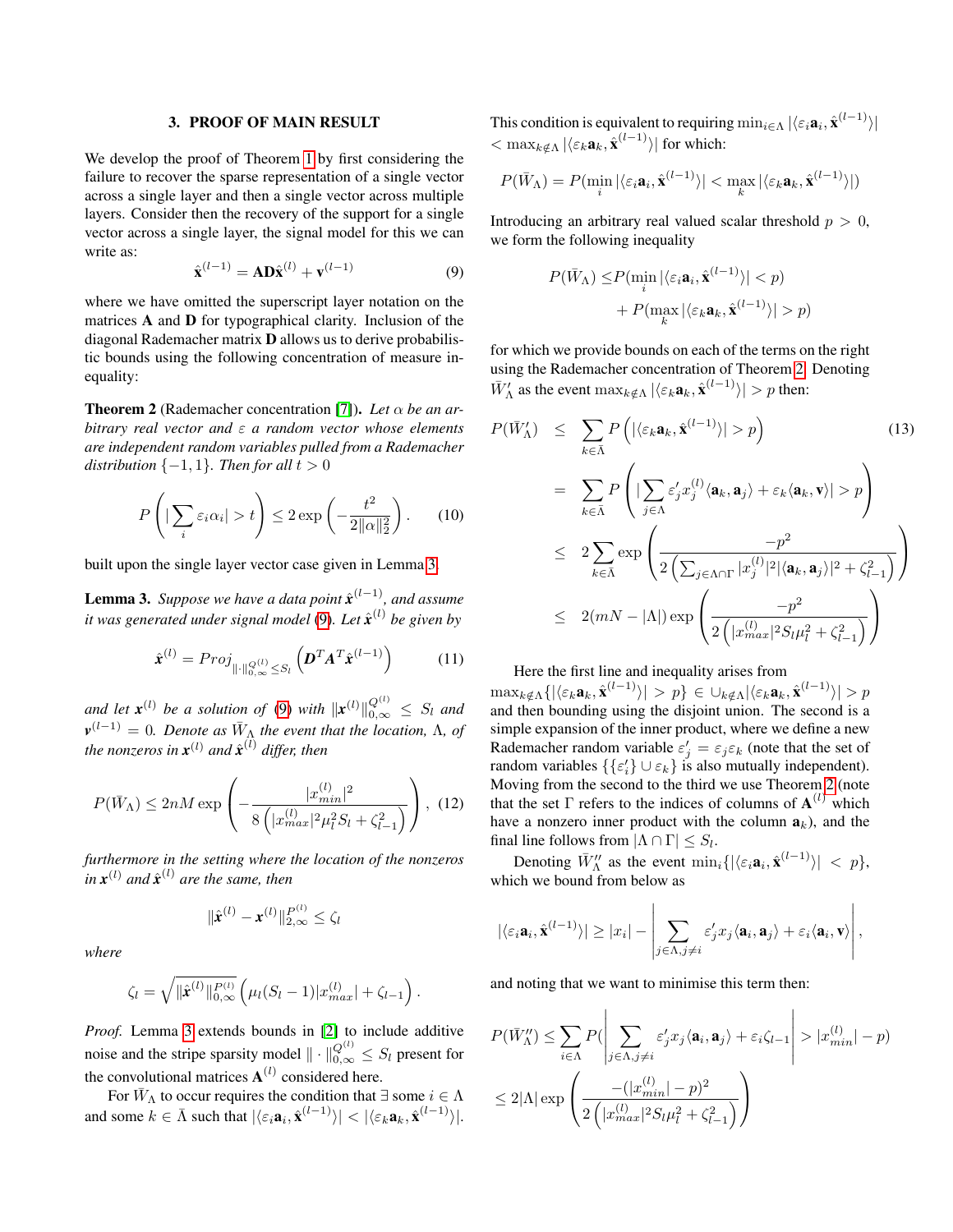which follows as in  $(13)$ . Since p can be arbitrary, and since it is equidistant between the expectations of the two distributions of  $|\langle \varepsilon_i \mathbf{a}_i, y \rangle|$  and  $|\langle \varepsilon_k \mathbf{a}_k, y \rangle|$ , choose  $p = |x_{min}|/2$ . As a result, combining the bounds on  $P(\bar{W}_{\Lambda}^{\prime})$  and  $P(\bar{W}_{\Lambda}^{\prime\prime})$  we obtain the desired bound on  $P(W_\Lambda)$ .

With the single layer, single vector case proven in Lemma [3,](#page-2-0) we now proceed to investigate the single vector, multilayer case.

<span id="page-3-0"></span>Lemma 4. *Suppose we have a column vector* ˆ*x* (0) *taken from a matrix generated under date Model* [\(1\)](#page-0-0)*. If* Y<sup>L</sup> *denotes the event that the thresholding operation exactly recovers the support* Λ *of this vector at all layers up to layer* L *then:*

$$
P(\bar{Y}_L) \le 2M \sum_{l=1}^L n_l \exp\left(-\frac{|x_{min}^{(l)}|^2}{8(|x_{max}^{(l)}|^2 \mu_l^2 S_l + \zeta_{l-1}^2)}\right)
$$
\n(14)

*Proof.* This result can be proved easily via induction. For the sake of convenience let:

$$
\gamma^{(l)} = n_l \exp\left(-\frac{|x_{min}^{(l)}|^2}{8(|x_{max}^{(l)}|^2 \mu_l^2 S_l + \zeta_{l-1}^2)}\right)
$$

Note that the bound on the error at each layer is conditioned on the correct recovery of the support at the previous layer. Letting  $\bar{W}_{\Lambda}^{(l)}$  $\Lambda^{(l)}$  be the event that support at the *l*th layer is not correctly recovered, then

$$
P(\bar{W}_{\Lambda}^{(1)}) \leq \gamma^{(1)}
$$
  
\n
$$
P(\bar{W}_{\Lambda}^{(2)} | \bar{W}_{\Lambda}^{(1)}) \leq \gamma^{(2)}
$$
  
\n...  
\n
$$
P(\bar{W}_{\Lambda}^{(l)} | \cap_i^{(l-1)} \bar{W}_{\Lambda}^{(i)}) \leq \gamma^{(l)}
$$

The result for  $L = 1$  is trivial so we will proceed with the proof by induction by considering the base case  $L = 2$ . Applying to  $\bar{Y}_2$  De Morgan's theorem:

$$
P(\bar{Y}_2) = P(\bar{W}_{\Lambda}^{(1)} \cup \bar{W}_{\Lambda}^{(2)})
$$
  
=  $P(\bar{W}_{\Lambda}^{(1)}) + P(\bar{W}_{\Lambda}^{(2)} \cup W_{\Lambda}^{(1)})$   
=  $P(\bar{W}_{\Lambda}^{(1)}) + P(\bar{W}_{\Lambda}^{(2)} | W_{\Lambda}^{(1)}) P(W_{\Lambda}^{(1)})$   
 $\leq \gamma^{(1)} + \gamma^{(2)} P(W_{\Lambda}^{(1)})$   
 $\leq \gamma^{(1)} + \gamma^{(2)}$ 

Hence our theorem is correct for  $l = 1$  and  $l = 2$ . Now assume that the result holds true for the kth layer, i.e.:

$$
P(\bar{Y}_k) \leq \sum_{l=1}^k \gamma^{(l)}
$$

Consider then  $\bar{Y}_{k+1}$ :

 $\Box$ 

$$
P(\bar{Y}_{k+1}) = P(\bar{W}_{\Lambda}^{(k+1)} \cup \bar{Y}_k)
$$
  
=  $P(\bar{Y}_k) + P(\bar{W}_{\Lambda}^{(2)} \cup Y_k)$   
=  $P(\bar{Y}_k) + P(\bar{W}_{\Lambda}^{(k+1)} | Y_k) P(Y_k)$   
 $\leq \sum_{l=1}^k \gamma^{(l)} + \gamma^{(k+1)} P(Y_k)$   
 $\leq \sum_{l=1}^k \gamma^{(l)} + \gamma^{(k+1)} = \sum_{l=1}^{k+1} \gamma^{(l)}$ 

This proves the  $k + 1$ th case, and given our base and  $k + 1$ th cases hold then all others must follow. П

Theorem [1](#page-1-3) follows from Lemma [4](#page-3-0) as follows. Suppose that  $Z_j^{(L)}$  is the event that supports  $\{\Lambda_j^{(l)}\}_{l=1}^L$  of the representations  $\{x_j^{(l)}\}_{l=1}^L$  of the *j*th are recovered from  $\{\hat{x}_j^{(l)}\}_{l=1}^L$ . Define

$$
Z_L = \bigcap_{j=1}^d Z_j^{(L)}
$$

and applying De Morgan's rule, then  $\bar{Z}^{(L)} = \bigcup_{j=1}^{d} \bar{Z}_{j}^{(L)}$  and as a result:

$$
P(\bar{Z}_L) \le \sum_{j=1}^d P(\bar{Z}_j^{(L)})
$$
  
=  $2M \sum_{j=1}^d \sum_{l=1}^L \gamma_j^{(l)} \le 2Md \sum_{l=1}^L \gamma_{max}$ 

which gives the claimed probability bound in Theorem [1.](#page-1-3) Bounding the error in Theorem [1](#page-1-3) under the assumption that the support  $\Lambda$  is recovered follows exactly as in Theorem 8 of [\[1\]](#page-4-0).

#### 4. CONCLUSION

Over recent years there has been growing number of researchers working to better understand deep learning, to highlight just a few contributions [\[8\]](#page-4-7), [\[9\]](#page-4-8), [\[10\]](#page-4-9), [\[11\]](#page-4-10), [\[12\]](#page-4-11), [\[13\]](#page-4-12), [\[14\]](#page-4-13), [\[15\]](#page-4-14), [\[16\]](#page-4-15), [\[17\]](#page-4-16), [\[18\]](#page-4-17), [\[19\]](#page-4-18), [\[20\]](#page-4-19), [\[21\]](#page-4-20), [\[22\]](#page-4-21), [\[23\]](#page-4-22). Our contribution in this paper is Theorem 1, which extends the prior uniform bounds in [\[1\]](#page-4-0) to high probability bounds, with the proportionality to the dictionary coherence improving from  $\mu^{-1}$  to  $\mu^{-2}$  respectively. Assuming the weight matrices are suitably conditioned, this indicates that the forward pass algorithm is likely to recover the latent representations in Model [1](#page-0-0) for a more complex (in terms of the number of non-zeros) family of signals than previously thought. In summary, this suggests that if optimal sparse coding is indeed an important factor explaining the success of certain CNN architectures, then explicitly encouraging weight matrices with low coherence during training would improve the CNN's performance.